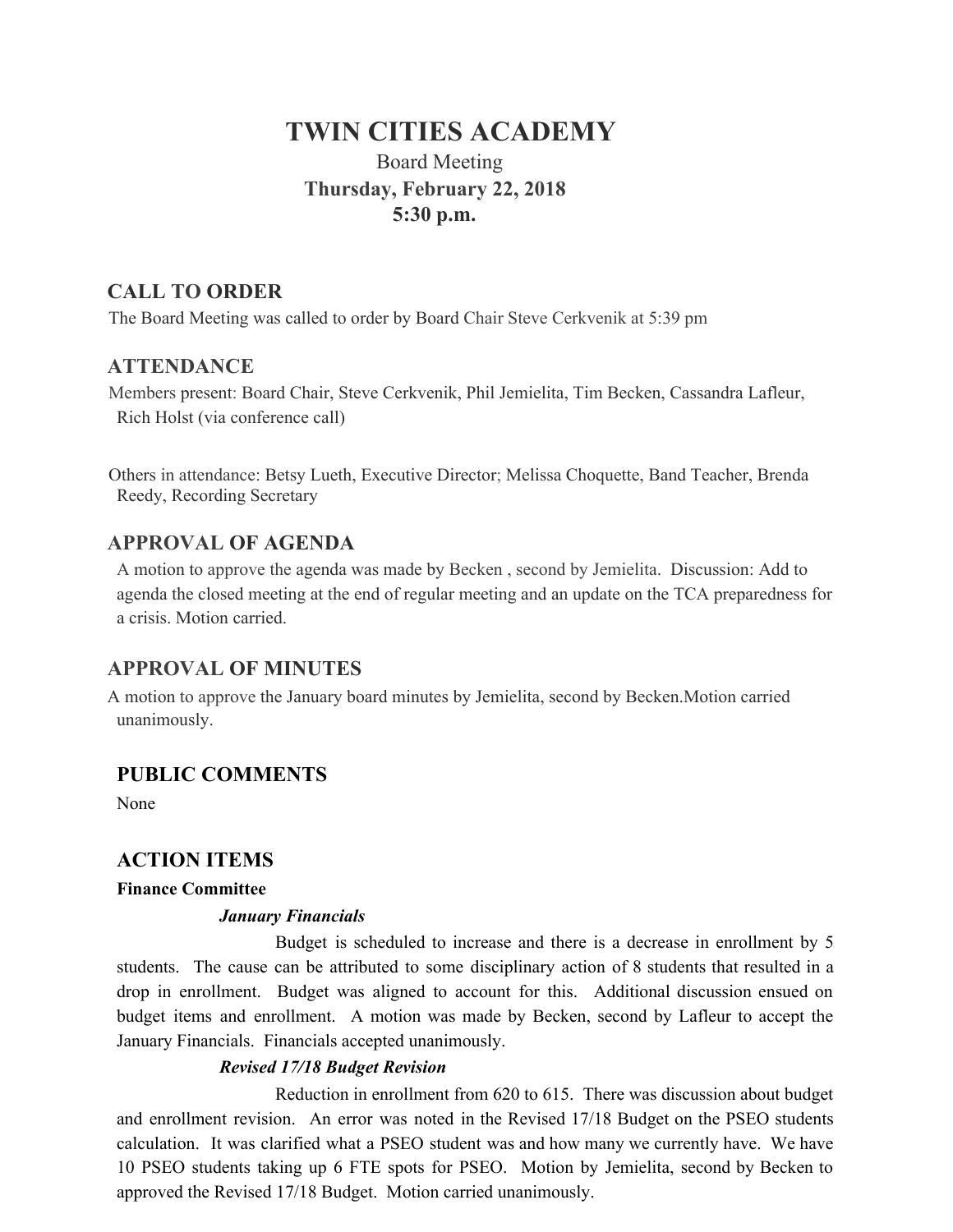#### **Enrollment Seats for 18/19**

The following seats are set for the Enrollment Lottery on February 28, 2018 at 4:30. In Grade 6—115; Grade 7—110; Grade 8—105; Grade 9—115; Grade 10—110; Grade 11—75; Grade 12—50. The seats that are open for the lottery are: Grade 6 has 115 open seats, 99 applications (no lottery all accepted); Grade 7 has 5 open seats, 27 applications; Grade 8 has 4 open seats, 17 applications; Grade 9 has 21 open seats, 37 applications (no lottery all applications accepted); Grade 10 has 16 open seats; 5 applications (all applications accepted); Grade 11 has 0 open seats, 3 applications; Grade 12 has 0 open seats, 1 application. Motion was made to approve available seats by grade level by Jemielita, second by Lafleur to accept Enrollment Seats. Motion carried unanimously.

#### **18/19 School Year Calendar**

Our calendar was aligned with that of the St Paul Public Schools middle school calendar. This can be revised at a later date if needed. Teacher start date moved later in August with meetings and trainings put into 7 days. Discussion: Question was posed regarding whether Administration is on board with the shortened teacher time? Lueth said yes, they believe it will improve staff retention. Motion made by Jemelieta, second by Holst to accept the 18/19 Calendar. Motion carried unanimously.

#### **Revised Enrollment Policy**

Addition of the wording *foster children living in the home of currently enrolled students* and change the date for establishes and publishes by February *Board Meeting* the Available Enrollment by Grade into our Enrollment Policy. Motion to accept revision by Jemielita, second by Becken. Motion carried.

#### **OLD BUSINESS**

#### **Equity Work Update**

Discussion was tabled for March meeting. Teacher feedback by Lafleur was that it's necessary work due to the diverse population of our student body.

#### **NEW BUSINESS**

#### **18/19 Budget First Draft Review**

Expenditure lines include the addition of the AVID program. This is a college readiness program that will be starting in  $9<sup>th</sup>$  grade with a price of \$20,000. 18-19 budget considers new vendors for transportation and janitorial. The school will be proceeding with quotes for transportation in March and April.

#### **School Preparedness for Crisis**

It was asked, in light of recent happenings in Florida, how our school is ready for a crisis. It was noted we do have a written Crisis Plan in effect. Ms Lueth went over that our building was designed with the protection of students and staff in mind within the design of the current building. Additionally, Ms. Lueth reported that TCA has more trained mental health staff for its students than the average school in Minnesota. A focus on mental health support combined with a more secure facility and regular drills are the main components of the crisis prevention plan for this type of